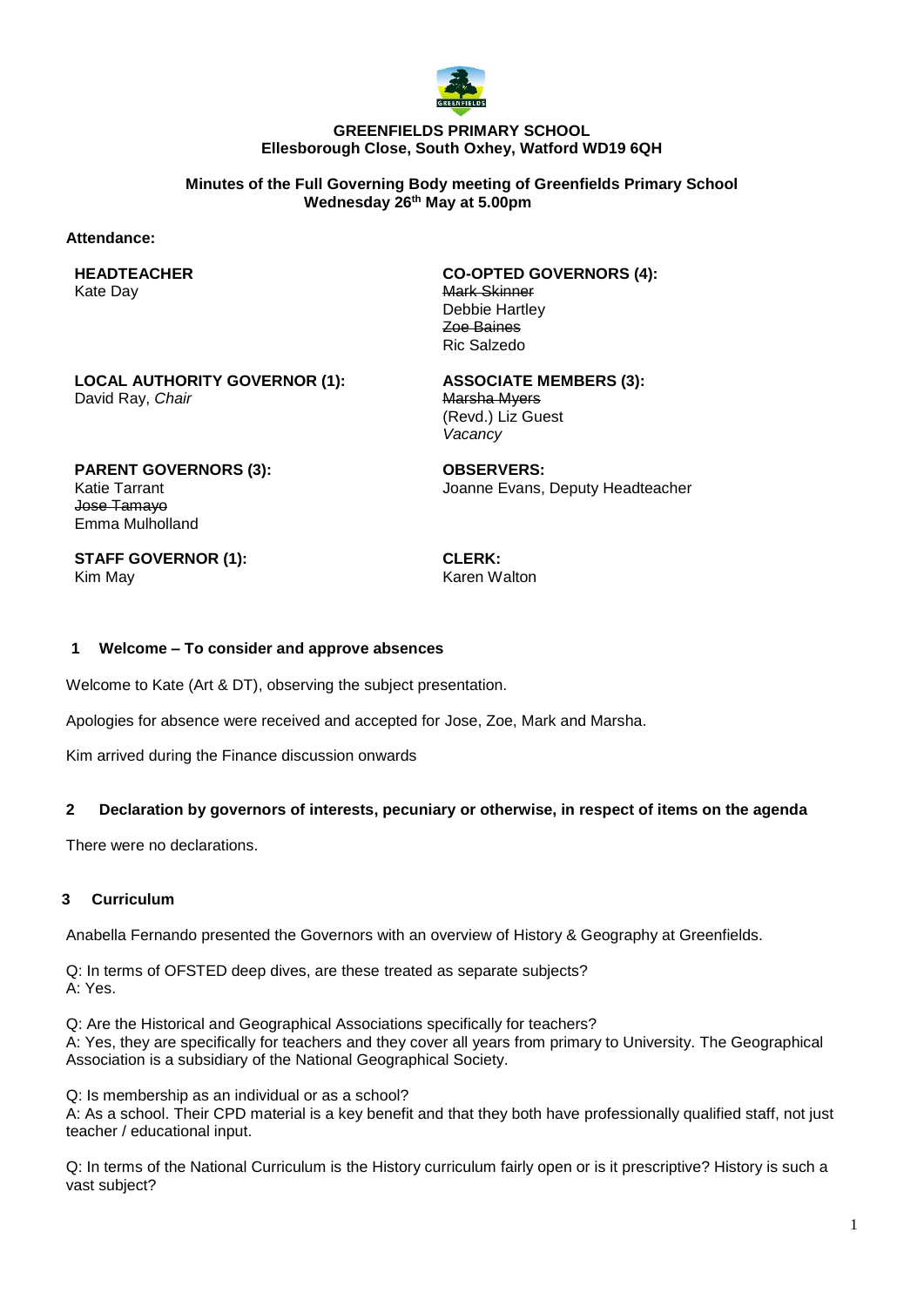A: Both History and Geography are very prescriptive. History covers specific topics and specific periods of time where you can choose a topic although it is detailed. The Rising Stars resources are useful and cost effective so the school is looking to buy into it. The price is £60 per year group per annum.

Q: Schemes of work are available, but do we have enough hardware resources? E.g. Globes etc

A: Some areas we do, some areas we don't. e.g. The Atlas' with Yugoslavia as a country have now been disposed of. The focus is accessing both primary and secondary resource material. The internet is helpful, especially due to the Covid situation – lots of museum artefacts are now online and Google Earth is very useful.

Q: Do parents get to see the presentation?

A: All presentations are kept ready for OFSTED / others to see as evidence.

Q: Do you think pupils enjoy history?

A: It's all about bringing it to life. Pupils are fascinated about dinosaurs, war and the changes in living history – what they have in comparison to their (grand)parents. It's important to expand their world.

Offers of local resources were made:

David – Chiltern Open Air Museum Karen – Local History Society and Map Historian

Anabella was thanked for all her hard work throughout the school (not just early years.)

Anabella and Kate left the meeting.

# **4 Membership of the Governing Body.**

The current Chair's term ends 8/7/21.

Anyone who would like to nominate themselves or another (by agreement) should send the nominations to the Clerk by the end of June for consideration at the next meeting on  $7<sup>th</sup>$  July.

**ACTION** – Nominations for Chair to be sent to the Clerk by 30/6/21

In the absence of nominations, the current Chair is willing to stand for another year.

A Vice Chair also required.

# **5 To approve the minutes of the meeting held on 14th April 2021 (document circulated)**

Part 1 will be published on the website and held at the school. Part 2 will be kept confidential.

No further comments were made. The Chair signed the minutes as an accurate and valid record of the meeting held on 14<sup>th</sup> April 2021..

# **6 Matters Arising from the minutes of the meeting held on 14th April 2021**

Environmental Policy – Comments received from the school have been incorporated in the new policy

GovernorHub for all training records – The chair reconfirmed that all training should be logged.

# **7 Headteacher's report (document circulated)**

Q: Have the new joiners now started?

A: We now have a class of 30 in year 3 and another 2 pupils starting after half term.

Q: Teaching quality – what is happening about science?

A: English and Maths happen regularly, the other subjects are reviewed in turn each term. Science has just been completed this week and a Book scrutiny has also taken place.

Q: What is AFL?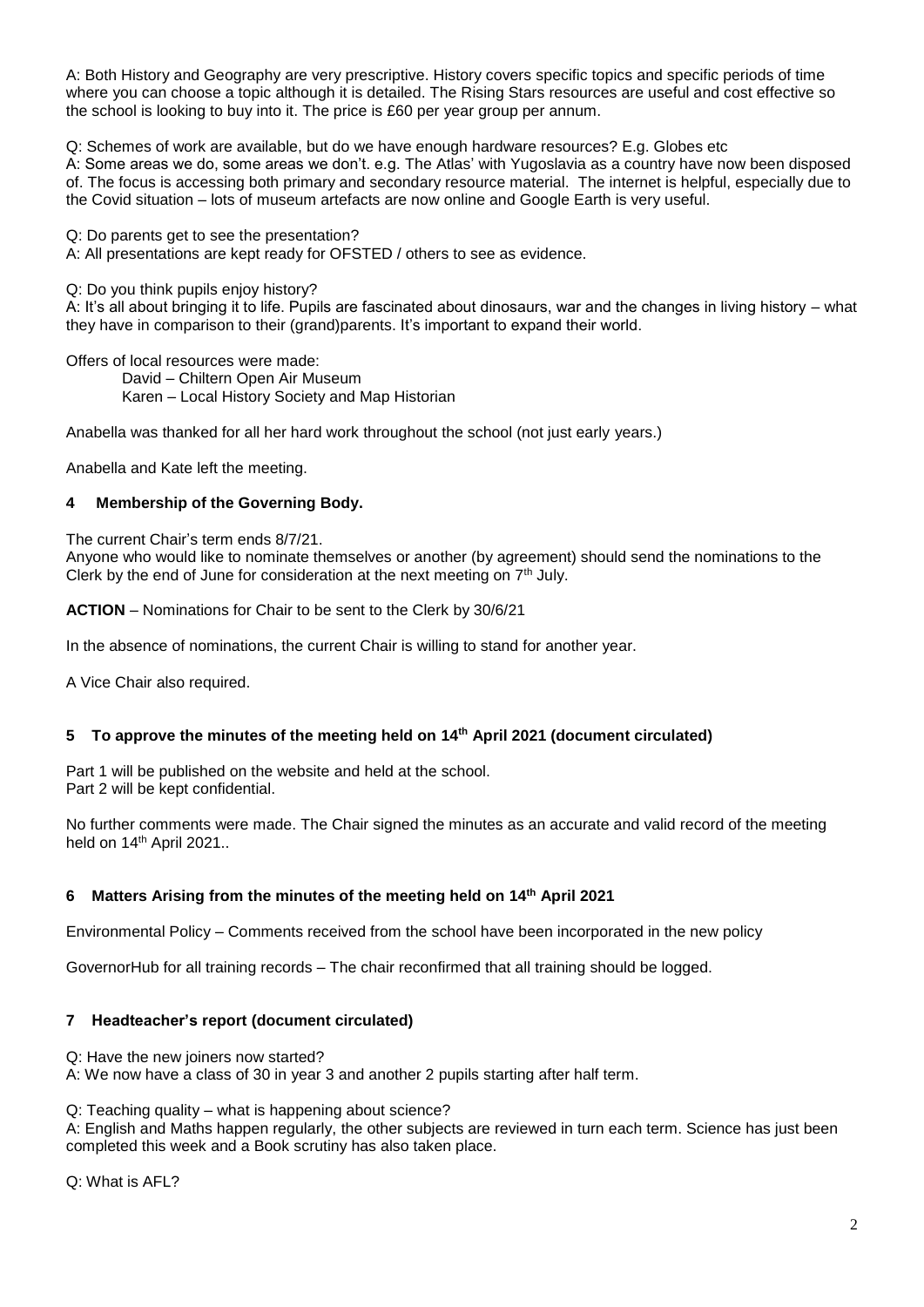A: Assessment for learning – Teachers ask the class what they already know about so the subject can be adapted and taught appropriately.

Q: What is Metacognition?

A: Thinking about your learning and how you process. Some learn through listening, some learn through doing. Metacognition is understanding how you learn and what else pupils can do to support their learning.

Q: What is FEP?

A: Focussed English Plans.

Q: What is the Summer Success Programme for Maths?

A: This is the Herts maths catch up programme. All classes have completed diagnostic assessments to highlight the gaps. The next 5 weeks of teaching will aim to cover the identified gaps.

Q: If OFSTED did come in this term, what data do we have to show them?

A: Mainly internal, teacher-led data. The current OFSTED focus is what are we doing to help pupils move forward. Pupils have effectively missed a year of in-school education, so the emphasis is on bridging the gap. We do have historical entry data and can show this against current data. Hertfordshire tests will still happen. The school have asked to be moderated for Year 2 phonics. The current Year 1 will take the phonics test in the autumn.

Q: Wellbeing – What is 'No Outsiders'?

A: This is a project called 'No Outsiders' – it helps pupils to understand the world we live in now in terms of race, equality etc – we are one group.

Q: Gradual resumption of normality – New South Oxhey Leisure Centre Pool, sounds great!...but how to get to it? A: Pupils are walking to it although it is further. It is a lovely brand-new pool and the school has a specific time slot to use it.

Q: Looking forward – Jumper with names on the back, what is this for?

Y: To help celebrate our 70<sup>th</sup> year the jumper would be part of the school uniform for the year. It would incorporate everyone's names on the back inside a large number 70. The cost will be approximately the same as a normal school jumper.

All governors approved.

Q: Safeguarding Update – What can we do to recognise Donna?

A: We have several teachers currently absent and Donna has been exceptional. A letter from the governors recognising her work and dedication to the school would be appreciated.

**ACTION** – Chair to write to Donna

Q: Are the sick members of staff near to coming back?

A: Both have occupational health meetings after half term.

Q; Are there any staff leaving?

A: Not voluntarily. Lesley is retiring and she will be greatly missed. She has asked if she can volunteer as a reader. Ashley has joined the staff as NQT. Some temporary support staff contracts will come to an end.

Head is pleased that attendance remains high and that the school now has 200 pupils (from ~175 when the Head started). The Head thanked the Governors for their support and encouragement.

# **8 Update on Finance (HT)**

Review & Approval of Budget – Two draft budgets have been circulated.

£6.5K covid funding has been received. Funding has also been received from Harrow for a looked-after child and the nursery garden project costs were lower than anticipated. This meant that there is an additional carry forward of  $+£20K.$ 

Potential difficulties are with contracts that are ending and funding being reduced as EHCP-supported pupils leave. With TA flexibility and an agreed reduction of hours, there is just enough funding available for another TA in year 2. If hours are not reduced, there would need to be a cut in a member of staff.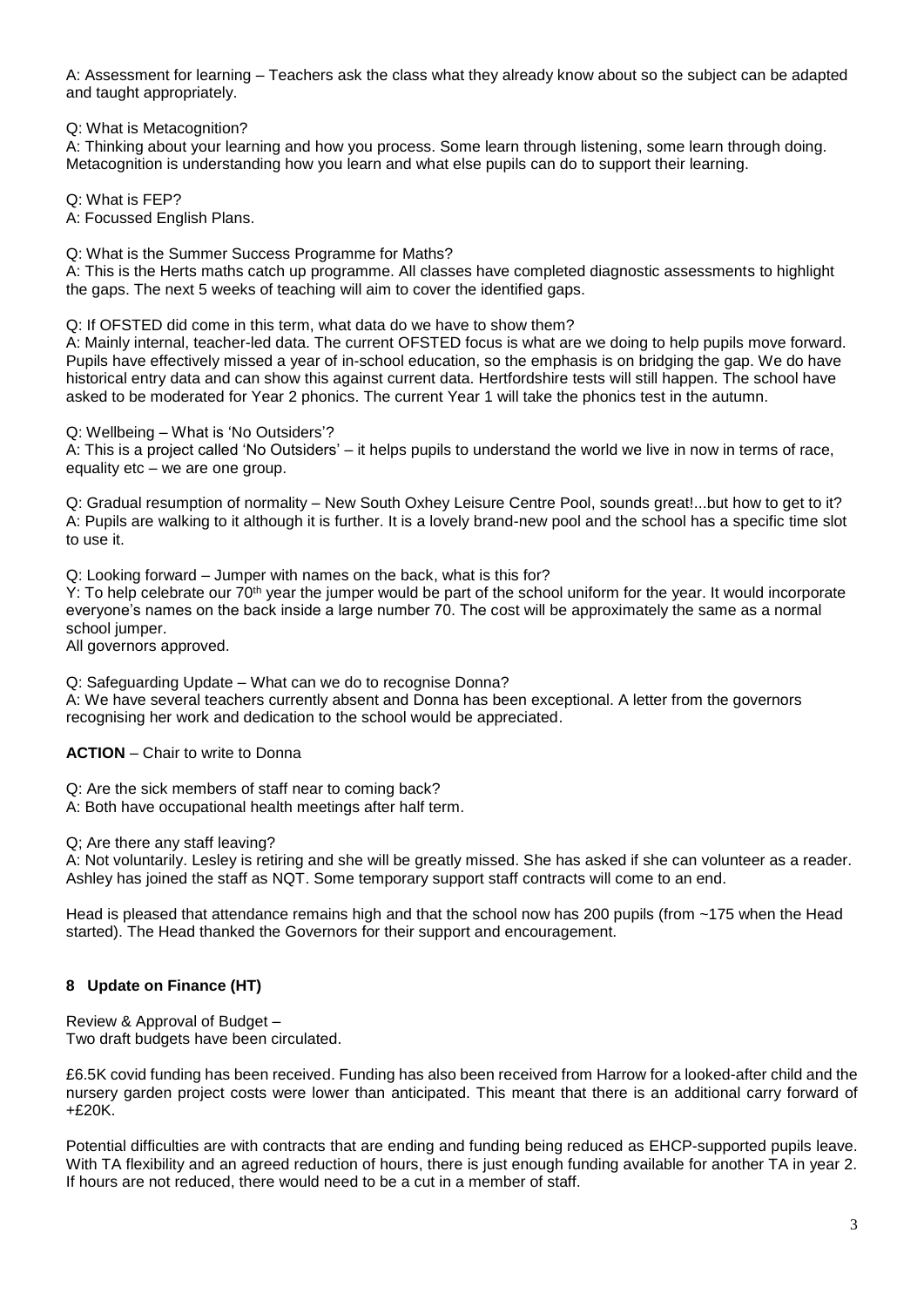Therefore, two budget scenarios are presented – with or without a TA. The important point is that the school is financially viable and will remain positive for the next 5 years. Neither budget includes any additional funding – there may be 2 additional needs pupils who will receive funding.

Discussion amongst the governors concluded that a TA in every class is preferred. A TA in every class would mean no TA for one afternoon in Year 2.

The Governors appreciated that the Head has based the budget on the worst-case scenario and funding opportunities do become available. Only confirmed numbers have been included in the budget and parents support as much as possible.

The October census will be sent to Hertfordshire to plan for next year. This year the school has taken a financial hit due to lower pupil numbers. However, next year numbers have already increased. Next year there are no teacher pay increases although TA's get a local authority increase.

All governors approved the budget with the extra TA.

## SFVS –

The SFVS report has been completed and circulated. There were no questions or comments. The Chair signed the report.

## Hertfordshire County Council Audit –

The Head and Chair have met with the HCC Auditor. A draft report has been seen and commented on. Once finalised the report will be circulated. The main point is that the school is financially sustainable.

The audit suggested that the school is overstaffed. However, there are 2 unqualified teachers who cannot teach unaccompanied, and the staff operate effectively and successfully and feel they are at their limit. Overall, the outcome is positive and gives HCC perspective of the school budget situation.

# **9 Update on Premises (Chair)**

New nurture building status –

Planning permission has been approved. The next stage is to review the electrics – this is happening on Wednesday 2<sup>nd</sup> June.

Q: Is there a possibility of funding for this building?

A: The school wrote to HCC with all of the details and asked if a retrospective grant was possible. Unfortunately, it is not. The building will be installed during the summer holiday.

# **10 Safeguarding / Health & Safety (Chair)**

The Audit can now be completed. Actions to complete include Safer Recruitment and the SCR audit.

**ACTION** – Date to be set by Debbie with the office for an in-person SCR meeting.

## **11 Policies for review and adoption**

Behaviour –

The school is a 'Steps' trained school – that looks at the reasons behind the behaviour and how to deal with it. The policy has been updated. An important value is not to praise or reprimand pupils publicly. This was trialled and it was felt that behaviour was not always actioned consistently throughout the school. A compromise has now been established and documented in the policy. The policy is published on the website. All governors approved the policy.

RSE (Relationships & Sex Education) -

This is a new policy (previously delayed due to lockdown). There has been a change in RSE and parents can no longer remove their child from the class. The policy details what is taught in each year group. From Year 4 RSE is taught in single sex lessons. The policy will be published on the website. All governors approved the policy

Environmental Protection Policy – The policy will be published on the website.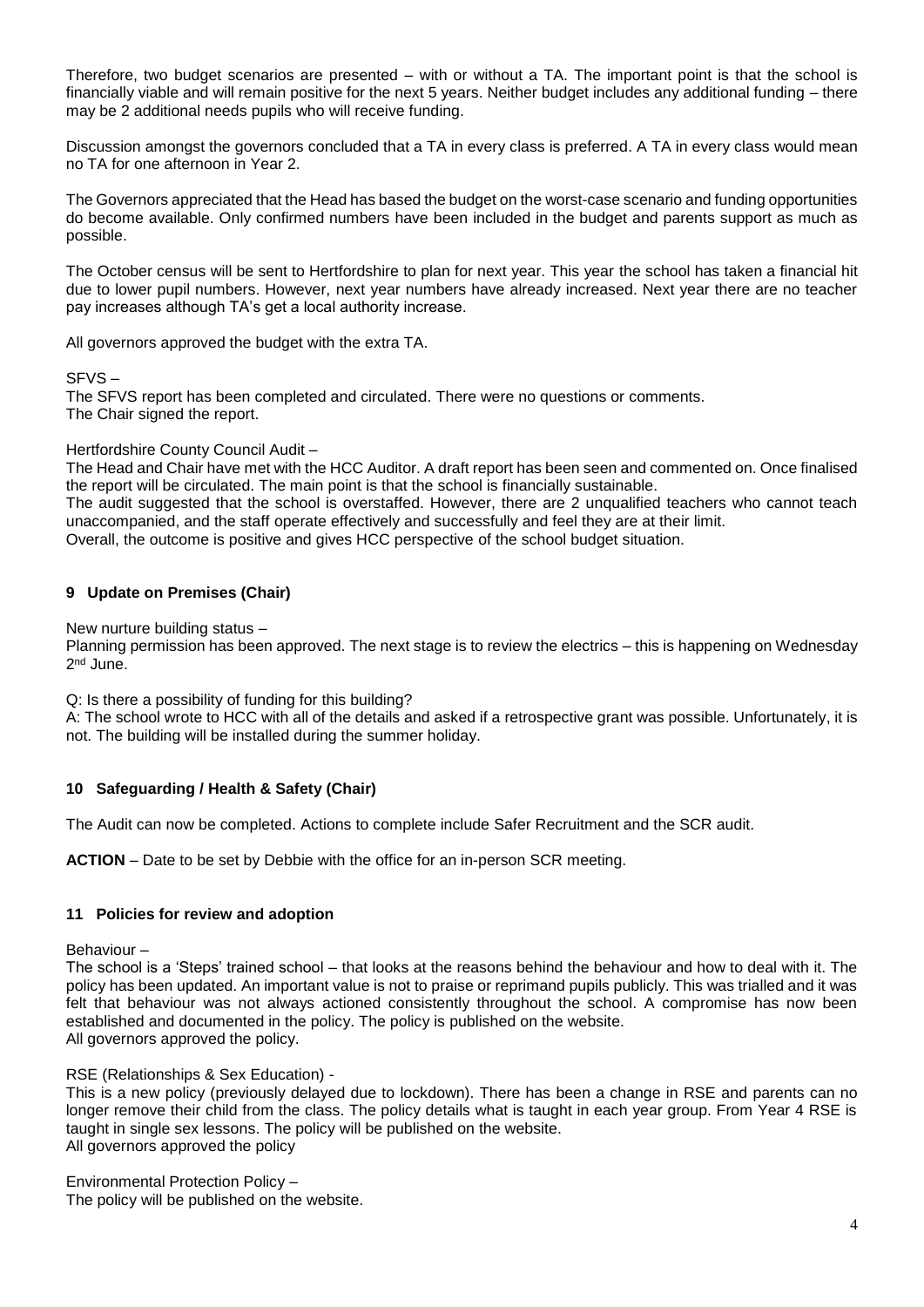All governors approved the policy.

Q: How is the RSE teaching going so far?

A: This is a summer term scheme of work. Parents know it will be taught next term.

Q: As the new policies are going on the website, will parents be told when they are available via the app? A: Yes, Parents will be advised.

Q: Are the policies based on Herts templates?

A: The RSE policy is based on the PSHE recommendation.

Q: Will RSE teaching be mixed up during the week?

A: Yes, it will happen over 2 or 3 days over two weeks. The content is mandatory. Some RSE sessions have started and overall pupils are mature and sensible.

# **12 Governors**

All governors were given a skills assessment form to complete for the records. All governors were given a Childcare Disqualification Regulations Declaration form to complete.

GB training records on GovernorHub – The chair reconfirmed that all training should be logged.

Policy on resumption of school visits – Governor visits are now possible. The Head has asked the governors to attend a Pupil Voice session and to re-establish class links. Visits to be arranged in September.

**ACTION** – Visit date(s) to be confirmed, possibly on the same day as the September Governor meeting.

# **13 Any Other Business**

OFSTED – The Head is updating the Governor OFSTED Ready packs. These will be ready for September.

School Vision – Will be updated and circulated for comment at the next meeting

**ACTION** – Chair to update and circulate the School Vision

Ric sends his apologies for the next meeting, 7<sup>th</sup> July.

The Head invited the Governors to:

Year 6 Production – Let the games Begin –  $23<sup>rd</sup>$  (5pm) and  $24<sup>th</sup>$  June (5.30pm)

Nursery and Reception Graduation – Thursday 15th July – 9am and 10.30am

Year 6 Leavers Assembly – Friday  $16<sup>th</sup>$  July, 9am –. The Governors cup will be awarded.

**Agreed as an accurate record of the on-line meeting held on 26th May 2021.**

**Signed:**